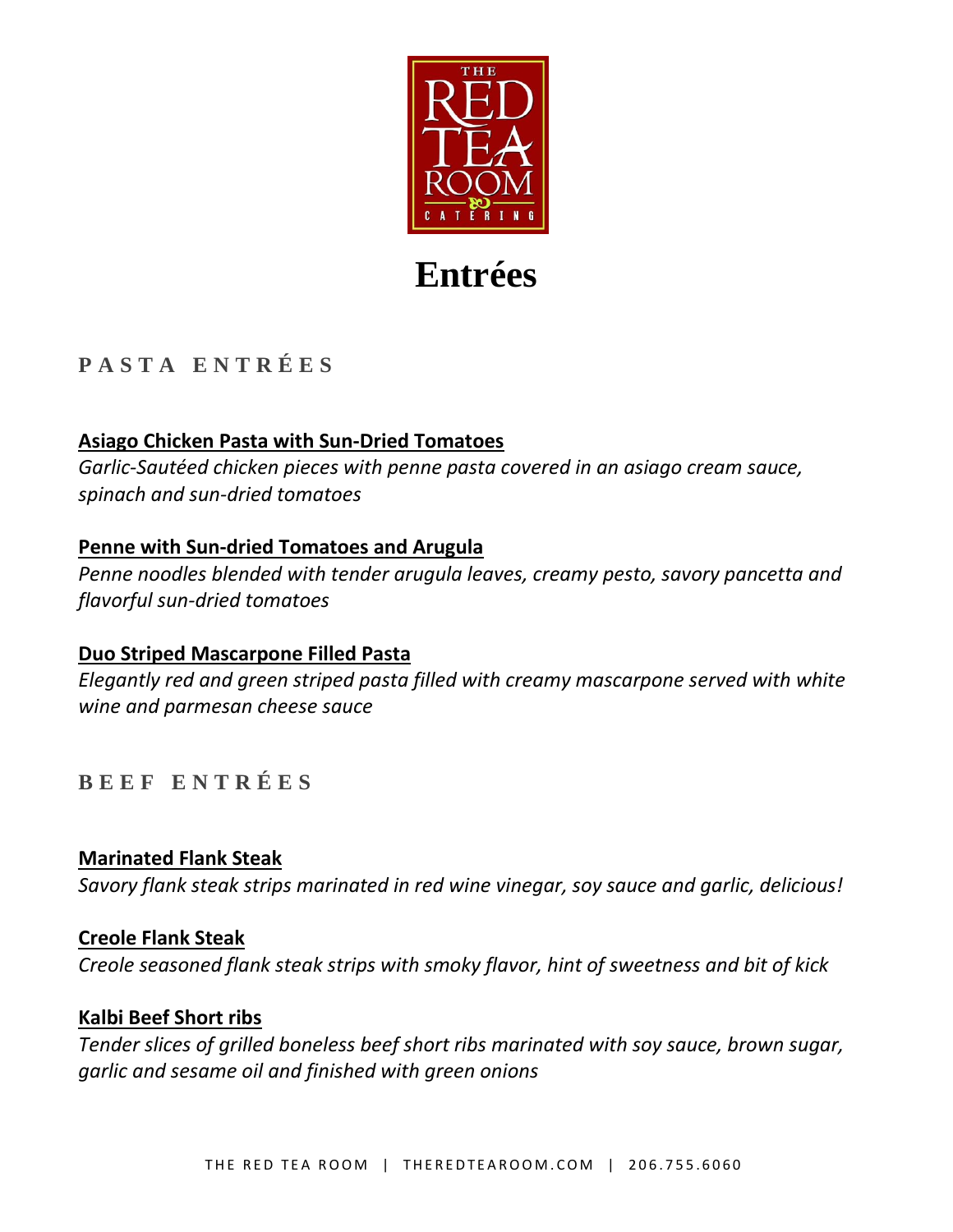## **Braised Boneless Short Ribs**

*Boneless beef short ribs, hand-seasoned and oven-seared infused with classic veal demiglace and slow braised for hours until tender*

## **Beef Tenderloin with Port wine sauce**

*Tender Beef tenderloin roasted low and slow and served with a luscious port wine reduction sauce (Minimum order 25 people)*

## **Prime Rib**

*Generously seasoned prime rib, slow roasted to perfection, hand carved and served with au jus and creamy horseradish (Minimum order 25 people)*

# **P O R K E N T R É E S**

## **Pulled Pork**

*Slow roasted tender pork rubbed in a classic dry rub and slow roasted until falling off the bone, Served with barbecue sauce*

## **Hawaiian Kalua Pork**

*Smoky slow roasted pork rubbed in special Hawaiian sea salt and tossed with shredded cabbage*

## **C H I C K E N E N T R É E S**

## **Southern Fried Chicken with Mashed Potatoes**

*Boneless fried chicken, creamy red skinned mashed potatoes, rich gravy, parsley served in individual bamboo boats*

## **Chicken Marsala with Tomatoes**

*Pan fried chicken with buttery wine soaked mushrooms and cherry tomatoes served with luscious Marsala wine sauce*

## **Chicken Piccata**

*Chicken thighs, dredged and pan fried to golden with seasonings and served with a buttery lemon sauce accented with capers*